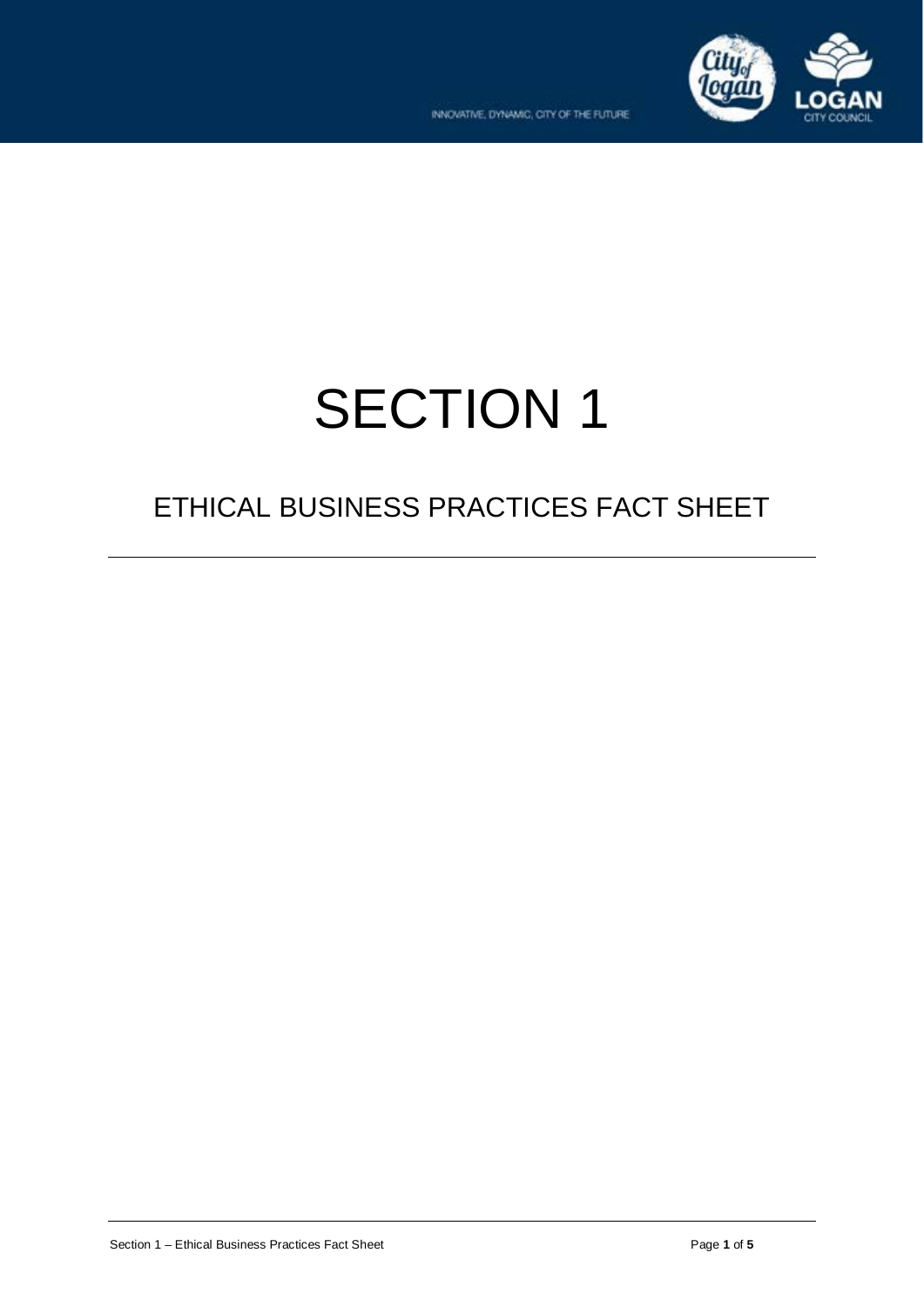This fact sheet outlines the standard of conduct expected of councillors, employees and the business community when undertaking business with council, and acts as a guide to successful business relationships.

# **Council's Code of Conduct**

 Logan City Council councillors and employees are bound by codes of conduct. The codes of conduct act as guidelines to ensure the highest standards of integrity and accountability when undertaking business and Council expects the community and business to respect the obligations outlined under these codes.

 This Code of Conduct for Staff (the Code) has been developed in response to changes to the Public Sector Ethics Act 1994 which formed part of the state government's integrity and accountability reform for behaviours supported by our corporate values that inform the way we work and how Council's image and all public sector organisations. The Code of Conduct is intended to provide a set of standards and reputation outside of work is reflected, but is not intended to be an exhaustive list of all behavioural issues that staff can encounter.

 The Code applies to all employees of Council and other persons who perform work on behalf of Council, such as contractors, agency staff and volunteers. The Code applies while we are in the workplace, during work activities and at work-related functions. The Code also applies where our activities or behaviours impact upon the image, reputation or activities of Council.

 The Code is supported by our corporate values of Our People, Excellence, Leadership and Integrity. These values underpin the way in which we conduct our business, interact with our clients and stakeholders and how we operate as individuals and teams within and representing Logan City Council.

There are four ethical principles which form the basis of our Code of Conduct, these are:

- Integrity and impartiality;
- Promoting the public good;
- Commitment to the system of government; and
- Accountability and transparency.

 Each of these ethical principles cover a wide range of areas that we encounter in our daily working lives. As part of the review of this Code, the standards and behaviours that support the ethical principles have been updated to reflect the more contemporary issues facing us as Council employees. These standards and behaviours are designed to guide our behaviour, thinking, actions and decision making. In brief these are:

# **Integrity & Impartiality:**

- Customer service we will all strive to provide excellent customer service.
- Fairness to suppliers we will comply with Council's procedures in the procurement of goods and services for Council.
- • Conflicts of interest we will declare when a perceived, potential or actual conflict of interest exists or may exist, between our role in Council and our external activities.
- • Influences on decision making we will not influence or attempt to influence any person in an improper way to try to obtain any advantages or favours.
- perceived conflict of interest. • Accepting gifts and benefits - we will ensure that when we are offered or accept gifts/benefits in the course of our employment we do not create an actual, potential or
- Additional employment we will ensure that if we hold additional employment outside of Council this does not impact or conflict with our role as a Council employee.
- • Public comments on Council business if authorised and required to comment on Council the public, we will ensure that it is clear we are expressing our personal opinion and have business, we will do so in accordance with Council policy. If commenting as a member of no readily identifiable links to Council.
- for personal gain in our external activities. We will ensure that our outside interests do not • External activities - we will not use our position within Council or Council assets/equipment interfere or conflict with our performance as a Council employee.
- • Behaviour towards each other we will treat each other, our customers, clients and business partners with respect, honesty, fairness, sensitivity and dignity.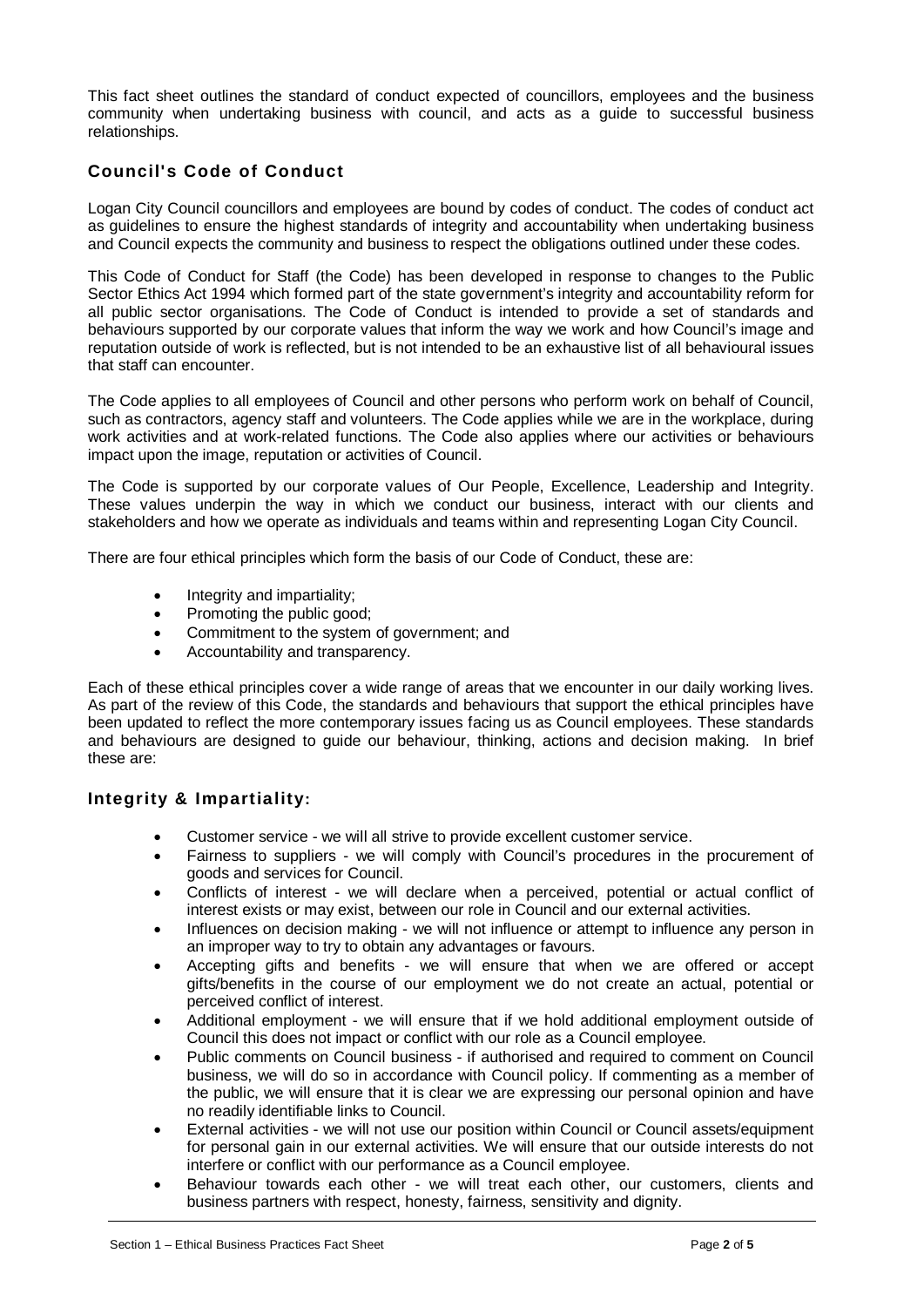- Non-discriminatory workplace we will aim to provide a workplace free from unlawful discrimination.
- bullying and harassment behaviour. • Harassment, sexual harassment and bullying - we will aim to provide a workplace free from
- • Privacy we will manage information, particularly that which is personal, confidential or sensitive, in accordance with Council policies and legislative requirements.

# **Promoting the Public Good:**

- Using Council assets we will take great care of Council assets and equipment and ensure that they are used safely, economically and efficiently.
- use of Council information and communication technologies does not affect our • Limited personal use (email, intranet and the internet) - we will ensure that any personal performance, incur unreasonable cost, breach the Code or Council policy, or damage the image or reputation of Council.
- Financial delegations and transactions we will ensure that Council's finances are used appropriately and will follow the correct documentation and approval procedures.
- Intellectual property we will respect the intellectual property rights of Council as well as those of individuals and organisations outside of Council.

#### **Commitment to the System of Government:**

- Acting within the law we will comply with all legislation and statutory obligations relevant to Council as well as Council local laws, policies, delegations and management directives.
- • Raising concerns when raising concerns we will do so in a reasonable and constructive way and take responsibility for our comments and views.
- • Reporting unethical conduct we will report unethical conduct to our supervisors, managers or other senior officers. We will not stay silent on unethical conduct.
- Handling information we will respect the rights of our customers and clients and will handle information in accordance with Council policies and legislation.
- Lobbyist we will not knowingly engage in lobbying activities.

#### **Accountability and Transparency:**

- Diligence, care and attention we will carry out our duties honestly, responsibly, in a conscientious and accountable manner and to the best of our abilities.
- • Attendance at and absence from duty we will notify our supervisors in a timely manner if we are unable to attend work.
- Advice given to elected officials we will ensure that when providing information or advice to the Mayor or Councillors we do so in accordance with Council policy.
- • Following lawful direction we will fulfil the responsibilities of our role and the duties lawfully directed by our supervisor.
- Appropriate standard of dress and appearance we will ensure that our dress and appearance reflects a professional image and shows respect to our customers and colleagues.
- Concern for the environment we will take individual responsibility for protecting our natural environment
- Self-development we will strive to maintain and improve our work performance and that of our team
- • Workplace health and safety we are committed to improving safety in the way we conduct our business and Council activities.
- health and safety of ourselves and our colleagues we will ensure that we are not impaired • Drug, alcohol and gambling - to maintain the trust and confidence of customers and the by the effects of drugs and alcohol in the workplace.

 These principles, the underpinning standards and behaviours, and our Corporate Values inform the way behaviours and modelling our corporate values, we enhance the image and reputation of Council and the we work. These reflect how the Council's image and reputation is portrayed to the community which we service and the customers and clients with who we interact. By consistently applying these standards and community's public trust and confidence in us.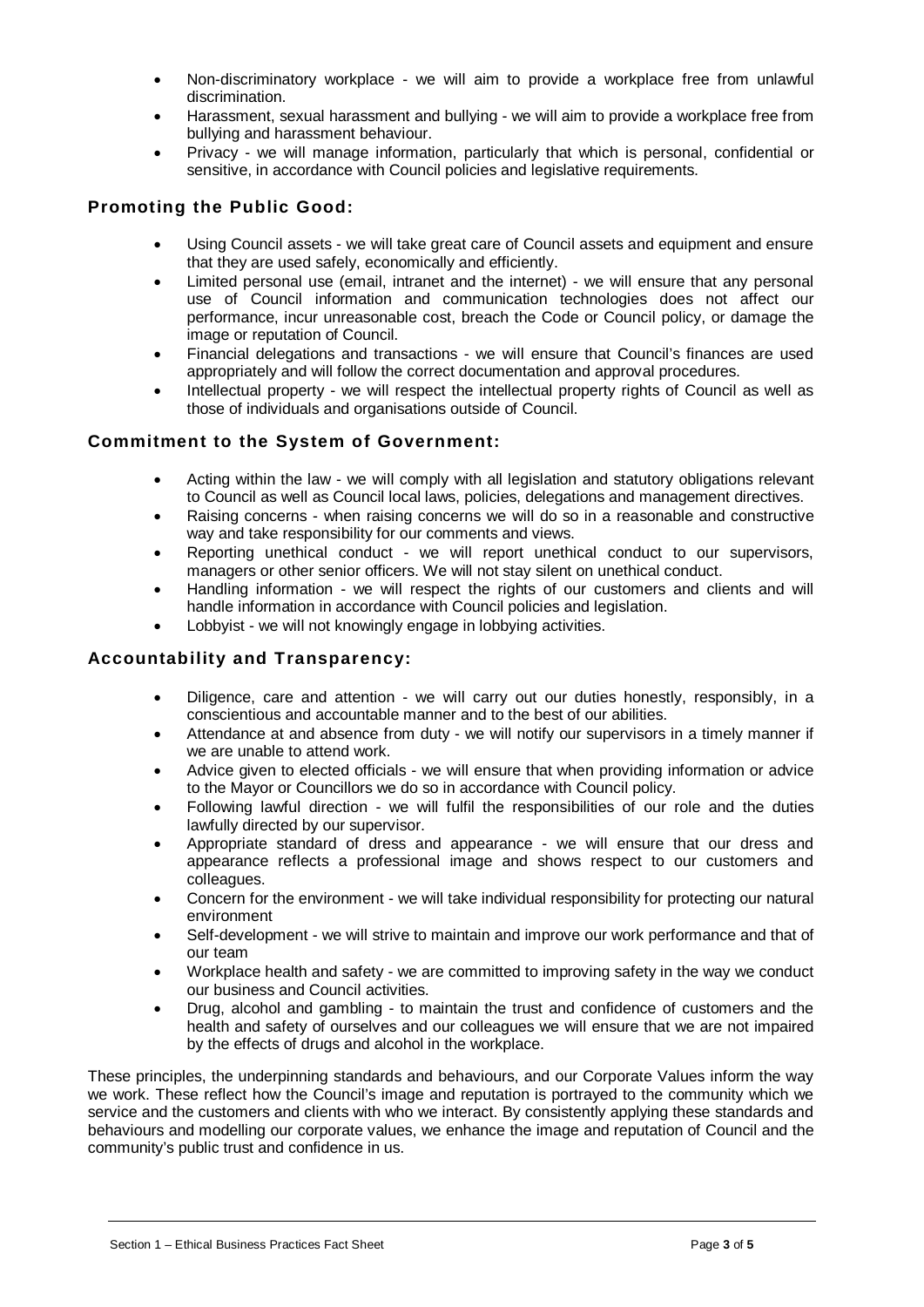# **How you can help**

 Understanding the ethical principles outlined in this fact sheet will help create positive relations between the business sector and Council. Council asks business operators and suppliers to:

- councillors and employees Council information
- councillors and/or employees to information to Council
- 
- Avoid and disclose conflicts of interest
- Respect ethical obligations of **•** Maintain confidentiality of privileged
- Avoid pressuring or inducing Provide accurate and complete
	- depart from Council policy extending the section of the Report corrupt business practices to • Avoid collusive and unfair practices Council's Fraud Prevention Advisor

 business and the community are encouraged to report any such matters or potential conflicts of interests to Council considers unethical, fraudulent or corrupt conduct to be unacceptable. Councillors, employees, Council's Governance Branch on (07) 3412 5358. Reports will be dealt with promptly, professionally and confidentiality. Forms of protection are available for those who report such matters.

 Suppliers should note that Council requires a purchase order to be received prior to supplying goods or services.

# **Benefits, Gifts, Hospitality & Gratuities**

 employees is not encouraged. Councillors and employees may be required or may prefer to refuse benefits to avoid potential conflicts of interest that may compromise Council. Offering personal benefits, gifts, gratuities, hospitality, travel or accommodation to councillors or Council

# **Tendering and Contracts**

During tendering or contracting periods, current or potential suppliers are discouraged from offering any form of benefit to employees who are involved on the decision making process.

# **Responsible Reporting**

Councillors and employees aspire to set a standard of excellence that will benefit the community, business operators and suppliers or Council.

Council considers unethical, fraudulent or corrupt conduct to be unacceptable. Councillors, employees, business and the community are encouraged to report such matters to the Council's Fraud Prevention Advisor. Reports will be dealt with promptly, professionally and confidentiality. Forms of protection are available for those who report such matters.

#### **Ethical Principles - Councillors**

Apart from their statutory responsibilities, under their code of conduct councillors have the following obligations:

- confidence in the integrity of Council & its ability for good rule and government. • Integrity of Local Government - Act in a way that promotes and maintains the public's trust and
- • Primacy of Public Interest Act and make decisions in the public's interest and take appropriate actions to avoid, resolve or disclose conflicts of interest.
- financial obligation that may influence them in discharging their duties and responsibilities as • Independence of action - Ensure they do not place themselves (or their families) under any councillors.
- Appropriate use of information Ensure information received in the course of carrying out their duties is not misused, particularly for personal gain.
- Transparency and Scrutiny Disclose financial interest for scrutiny by relevant bodies.
- Appropriate use of Entitlements Ensure compliance with Logan City Council's Councillor Remuneration Policy.
- Ethical Principles Employees Under the code of conduct Council employees have the following obligations: